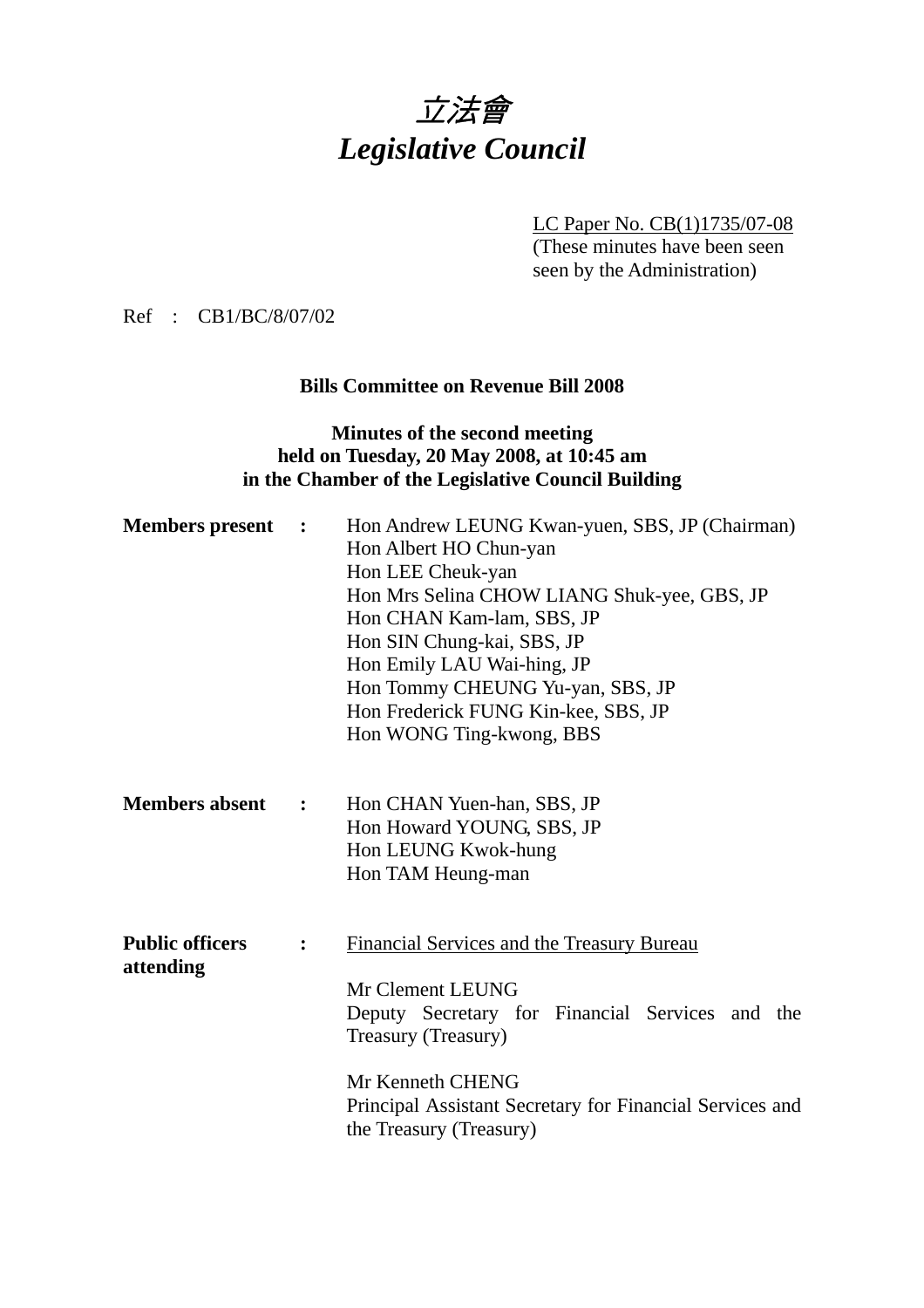|                              | Mr CHU Yam-yuen<br>Deputy Commissioner (Technical)           |
|------------------------------|--------------------------------------------------------------|
|                              | Mr CHIU Kwok-kit<br><b>Assistant Commissioner (Unit One)</b> |
|                              | Mr YIM Kwok-cheong<br>Senior Assessor (Research) 1           |
|                              | Mr TAM Tai-pang<br>Senior Assessor (Special Duty)            |
|                              | <b>Environmental Protection Department</b>                   |
|                              | Mr TANG Kin-fai<br><b>Assistant Director</b>                 |
|                              | (Environmental Compliance)                                   |
|                              | <b>Electrical and Mechanical Services Department</b>         |
|                              | Mr MAK Ka-chun<br><b>Acting Chief Engineer</b>               |
|                              | Department of Justice                                        |
|                              | Mr Michael LAM<br><b>Senior Assistant Law Draftsman</b>      |
| <b>Clerk in attendance:</b>  | <b>Miss Polly YEUNG</b><br>Chief Council Secretary (1)5      |
| <b>Staff in attendance :</b> | Ms Connie FUNG<br>Assistant Legal Adviser 3                  |
|                              | Ms Rosalind MA<br>Senior Council Secretary (1)8              |
|                              | Mr Justin TAM<br>Council Secretary (1)3                      |
|                              |                                                              |

 $- 2 -$ 

Inland Revenue Department

Action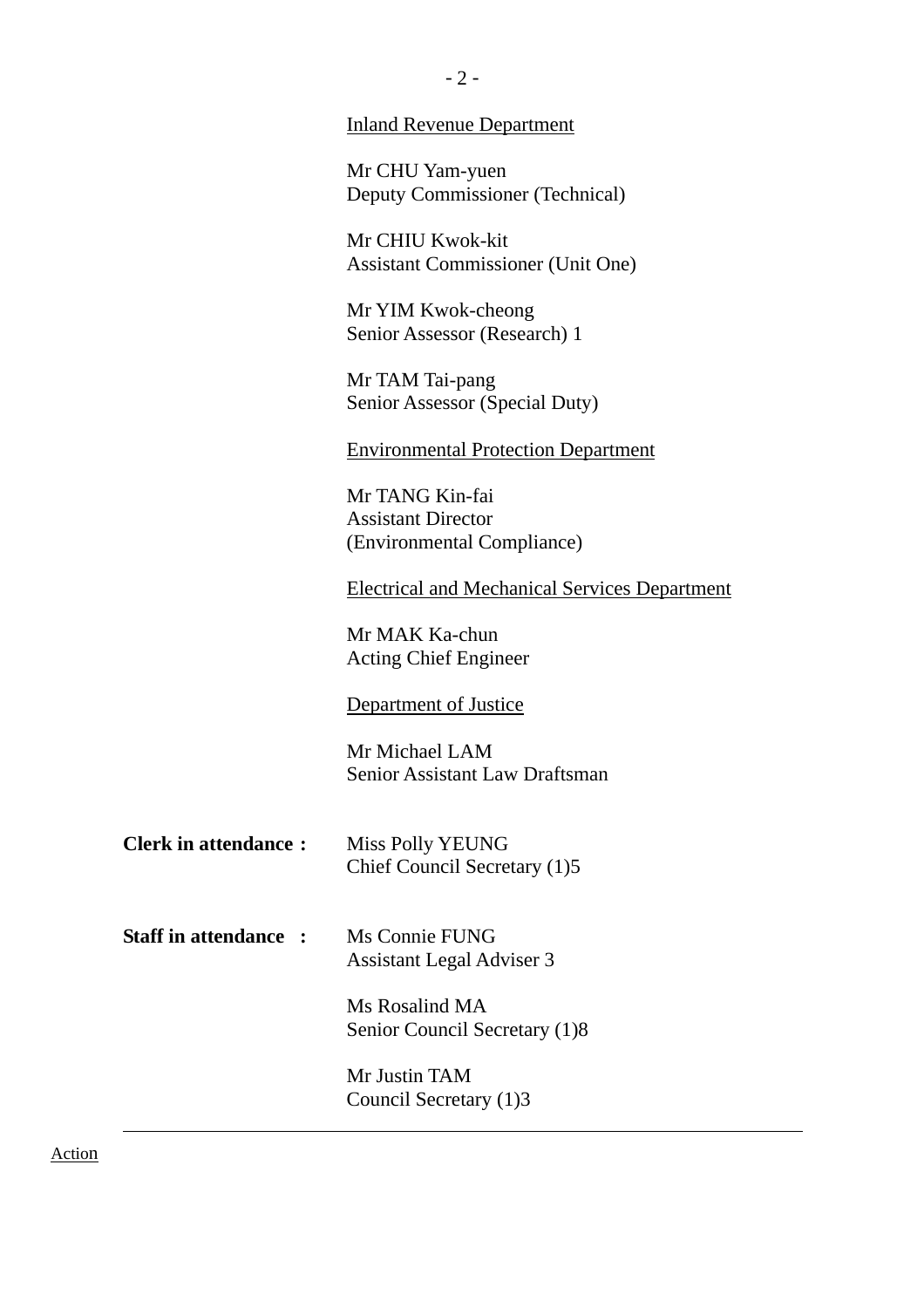| <b>Meeting with the Administration</b> |                                                                                                                            |
|----------------------------------------|----------------------------------------------------------------------------------------------------------------------------|
|                                        | (LC Paper No. CB(1)1578/07-08(01) — Letter dated 2 May 2008 from<br>Assistant Legal Adviser (ALA) to<br>the Administration |
| LC Paper No. $CB(1)1578/07-08(02)$     | — Administration's<br>response<br>to<br>ALA's letter dated 2 May 2008                                                      |
| LC Paper No. $CB(3)563/07-08$          | $-$ The Bill                                                                                                               |
| LC Paper No. $CB(1)1578/07-08(03)$     | — Marked-up copy of the<br>Bill<br>prepared by the Legal Service<br>Division                                               |
| FIN CR 2/7/2201/07                     | -The Legislative Council Brief<br>issued by the Financial Services<br>and the Treasury Bureau                              |
| LC Paper No. $LS82/07-08$              | — The Legal Service Division Report<br>on the Bill)                                                                        |

 The Bills Committee deliberated (Index of proceedings attached at **Appendix**).

Follow-up actions to be taken by the Administration

2. In relation to some members' query about the propriety or otherwise of the proposals to lower the standard rate of salaries tax and tax under personal assessment from 16% to 15%, and the corporate profits tax rate from 17.5% to 16.5%, the Administration was requested to take the following actions:

- (a) To provide the financial implications in terms of the revenue foregone resulting from the two proposals over a longer period of say, the next 10 years.
- (b) To provide information on the views collected on the two proposals during the Budget consultation exercise, with a breakdown and/or detailed information on the number and types of organizations/individuals/sectors in favour of or against the reduction in standard rate for salaries tax and the corporate profits tax rate, and their reasons.
- (c) To provide a comparison table showing the corporate profits tax rate and/or other tax incentives in Hong Kong and neighbouring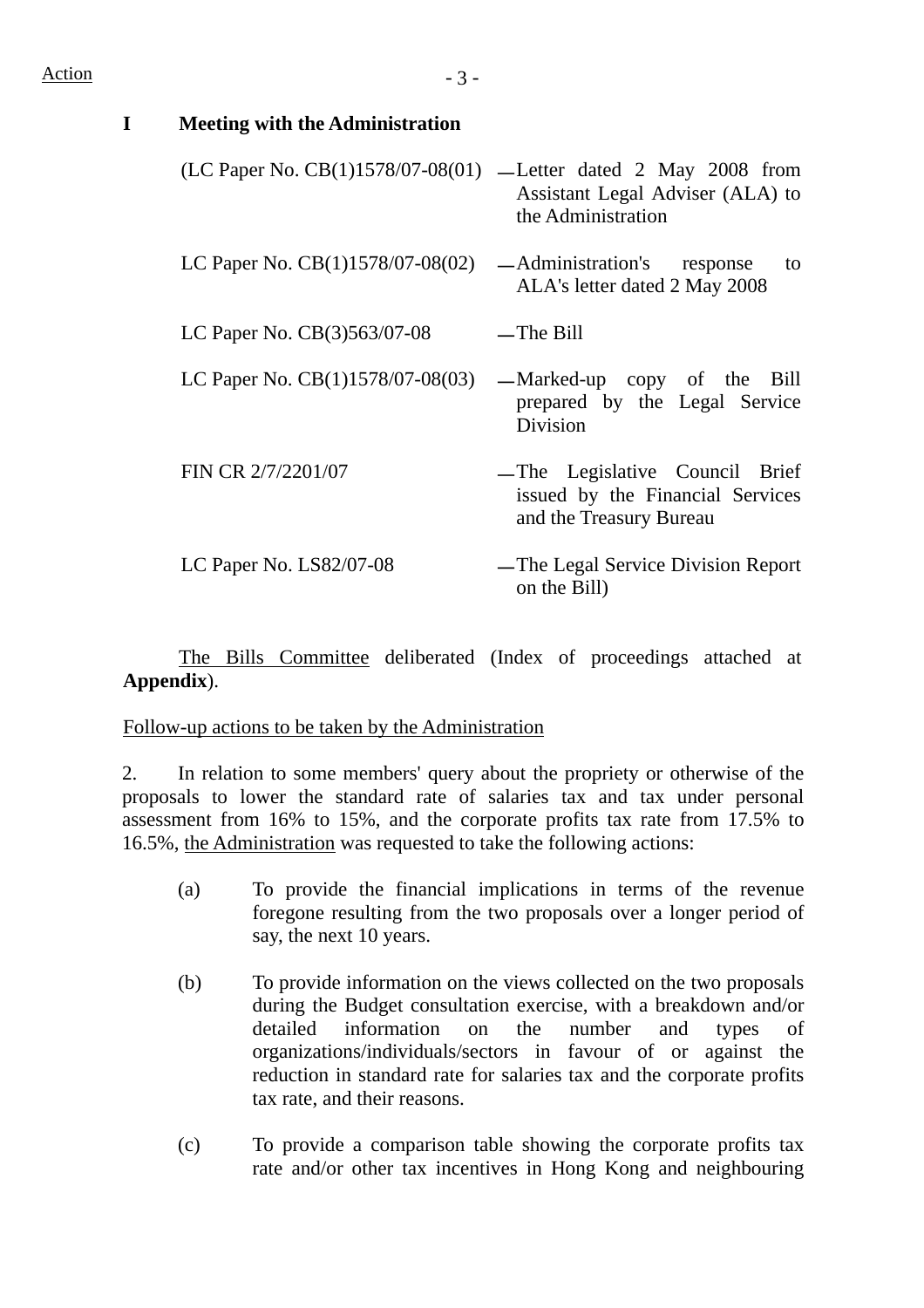jurisdictions (including but not limited to Singapore, Taiwan and South Korea), and to explain how and to what extent the proposal to lower the corporate profits tax rate by one percentage point would have the effect of enhancing the competitiveness of Hong Kong and attracting more foreign investments.

- (d) To provide information on the number of unincorporated businesses, notably small and medium sized businesses under sole proprietorship, which would benefit from the proposed lowering of the standard rate.
- (e) To shed light on the need or otherwise to lower the corporate profits tax rate for attracting investments in Hong Kong, members requested the Administration to provide information on:
	- (i) the number of taxpaying corporations in the past five years, with a breakdown by the annual profits made and the number of staff employed;
	- (ii) the number of overseas corporations which had set up offices in Hong Kong in the past five years or so; and
	- (iii) the estimated number of overseas corporations which would be attracted to Hong Kong after implementation of the proposal.

3. In relation to some members' concern about the proposal to raise the deduction ceiling for approved charitable donations under profits tax, salaries tax and tax under personal assessment from 25 % to 35% of assessable profits/income, the Administration was requested to:

- (a) Provide information on the amount of tax deductible donations under profits tax and salaries tax (including tax under personal assessment) in the past few years, an assessment on how and to what extent the proposal would encourage charitable donations by corporations/individuals, as well as and the estimated amount of additional donations that would be made after implementation of the proposal.
- (b) Provide in writing the Administration's view on strengthening the regulatory oversight of charitable organizations in their use of donations.

4. To facilitate members' consideration of the effect of the proposed 100% profits tax deduction for capital expenditure on environmental-friendly machinery and equipment in the first year of purchase, the Administration was requested to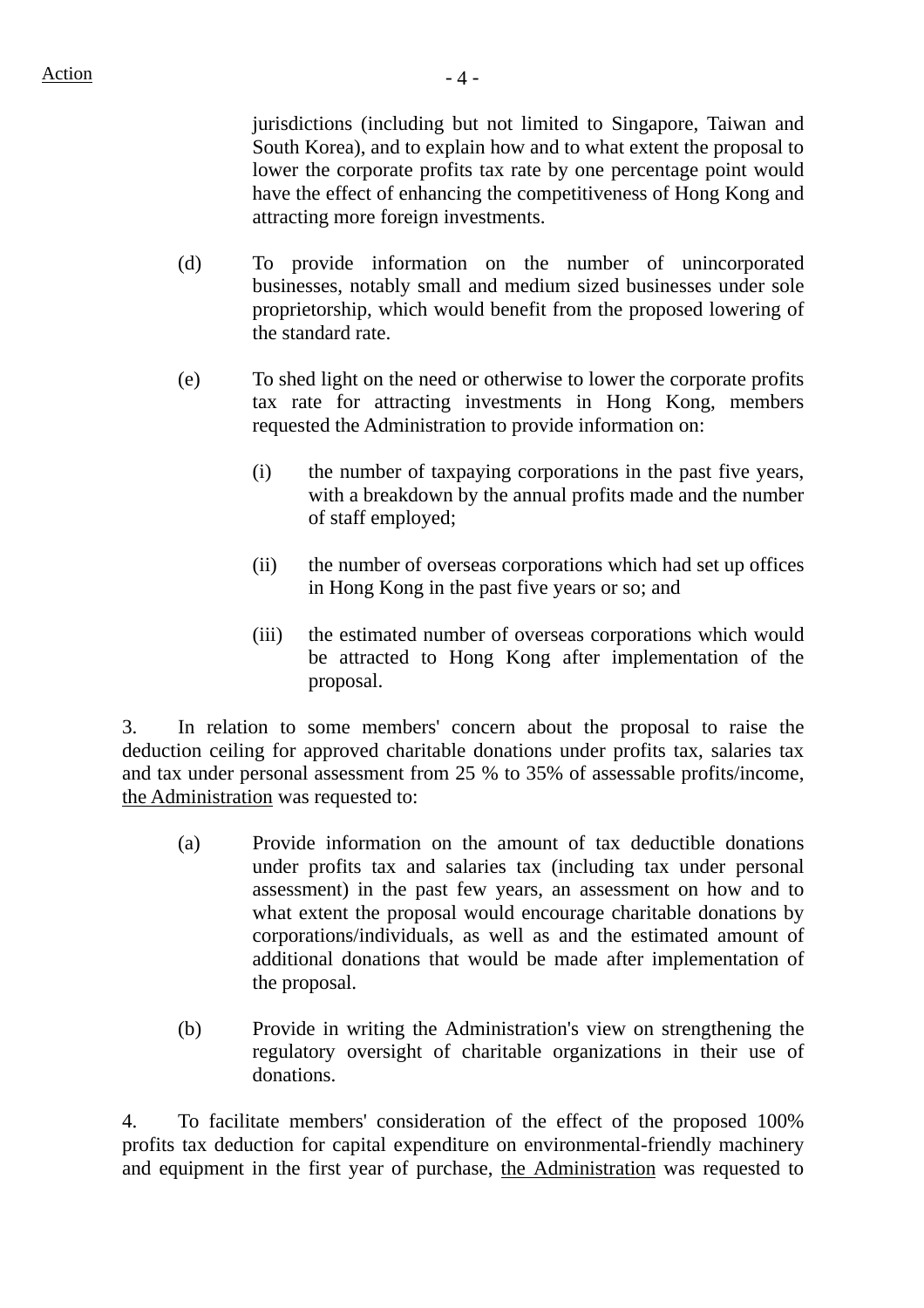provide information on the number of business corporations claiming the existing 60% profits tax deduction and the estimated increase in the number of deduction claims after implementation of the proposal.

5. The Administration was requested to note for consideration a member's suggestion of introducing progressive tax rates for corporate profits tax so that business corporations making more profits would be subject to higher tax rates.

(*Post-meeting note*: The Administration's response to paragraphs 2 to 5 were issued to members vide LC Paper No. CB(1)1627/07-08(02) on 27 May 2008.)

## **II Any other business**

Meeting arrangements

6. Members noted that the next meeting was scheduled for Thursday, 29 May 2008 at 2:30 pm for the Bills Committee to receive views from deputations, if any, and to follow up issues raised at this meeting. Members agreed that the Bills Committee would continue clause-by-clause examination of the Bill at the next meeting, if time allowed.

7. There being no other business, the meeting ended at 12:40 pm.

Council Business Division 1 Legislative Council Secretariat 3 June 2008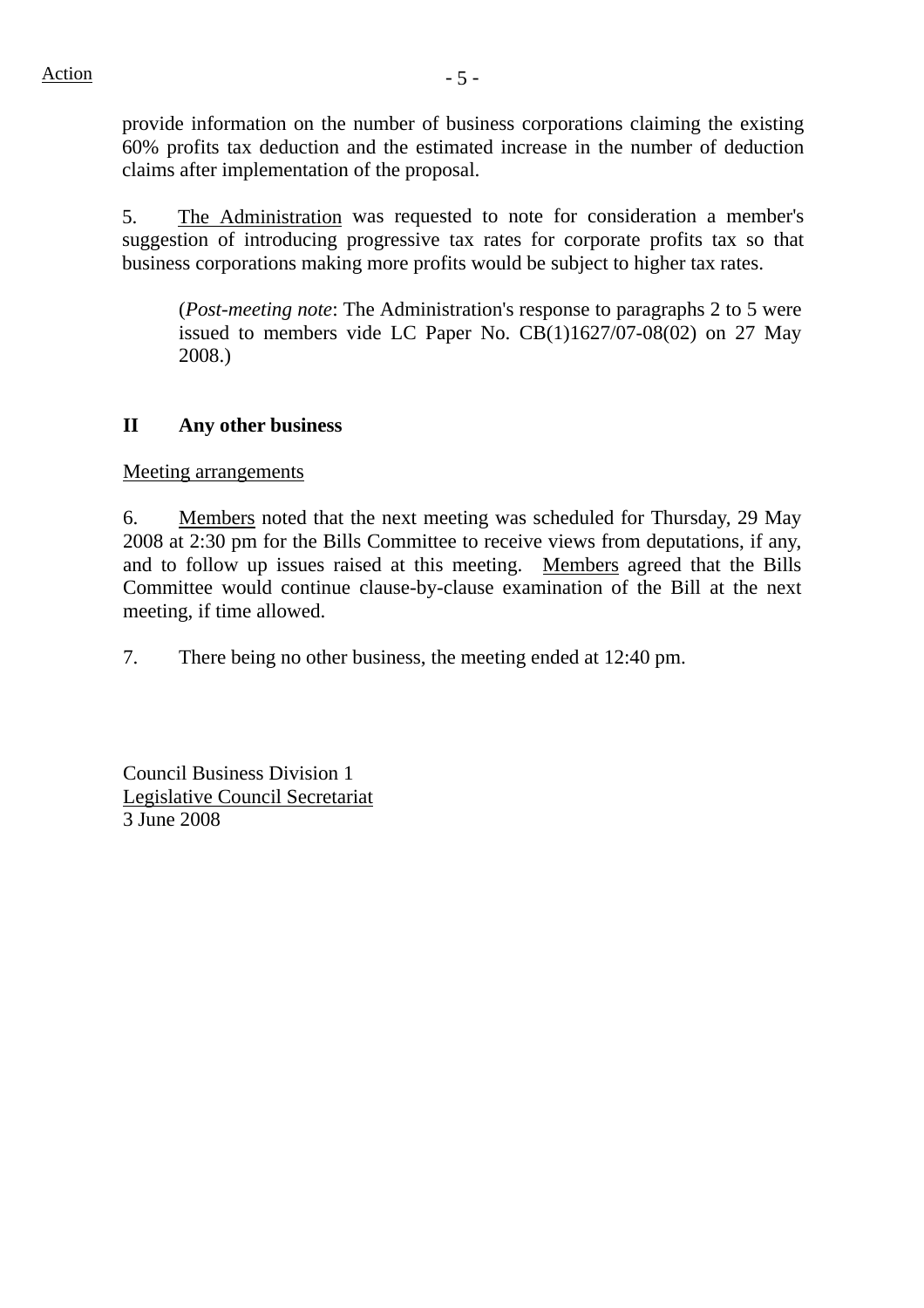## **Proceedings of the Bills Committee on Revenue Bill 2008 Second meeting on Tuesday, 20 May 2008, at 10:45 am in the Chamber of the Legislative Council Building**

| <b>Time</b><br><b>Marker</b> | <b>Speaker</b>                                     | Subject(s)                                                                                                                                                                                                                                                                                                                                                                                                                                                                                                                                                                                | <b>Action</b><br><b>Required</b>                                                                 |
|------------------------------|----------------------------------------------------|-------------------------------------------------------------------------------------------------------------------------------------------------------------------------------------------------------------------------------------------------------------------------------------------------------------------------------------------------------------------------------------------------------------------------------------------------------------------------------------------------------------------------------------------------------------------------------------------|--------------------------------------------------------------------------------------------------|
| $000000 -$<br>000433         | Chairman<br>Administration                         | Chairman's<br>The<br>welcoming<br>(a)<br>and<br>introductory remarks<br>Briefing by the Administration on the Bill<br>(b)<br>(the Legislative Council (LegCo) Brief<br>issued by the Financial Services and the<br>Treasury Bureau FIN CR 2/7/2201/07).<br>The Administration's advice that the hotel<br>(c)<br>accommodation tax was collected on a<br>quarterly basis. For the proposed waiver<br>of the hotel accommodation tax to take<br>effect from the next quarter, i.e. on 1 July<br>2008, the Bill would have to be enacted                                                     |                                                                                                  |
| $000434 -$<br>001656         | Mr LEE Cheuk-yan<br>Administration<br>Ms Emily LAU | before that date.<br>Mr LEE Cheuk-yan stated that Hong<br>(a)<br>Kong Confederation of Trade Unions<br>objected to the proposals to lower the<br>standard rate of salaries tax and tax under<br>personal assessment and the corporate<br>profits tax rate. Mr LEE's concern that<br>these long-term, rather than one-off,<br>proposals would have significant financial<br>implications in terms of revenue foregone<br>over a longer period of time.                                                                                                                                     | The<br>Administration<br>to take action<br>as required in<br>paragraph $2(a)$<br>of the minutes. |
|                              |                                                    | Ms Emily LAU shared similar view and<br>(b)<br>said that the Frontier opposed<br>the<br>proposals.<br>The Administration's reference to the<br>(c)<br>2008-2009 Budget consultation exercise<br>during which the Financial Secretary (FS)<br>had received views from a wide spectrum<br>The proposals to<br>of the community.<br>lower the standard rate and the corporate<br>profits tax rate were intended to leave<br>wealth with the people after provisions<br>were made to invest in Hong Kong's<br>and to support disadvantaged<br>future<br>Lower tax rates would also<br>groups. |                                                                                                  |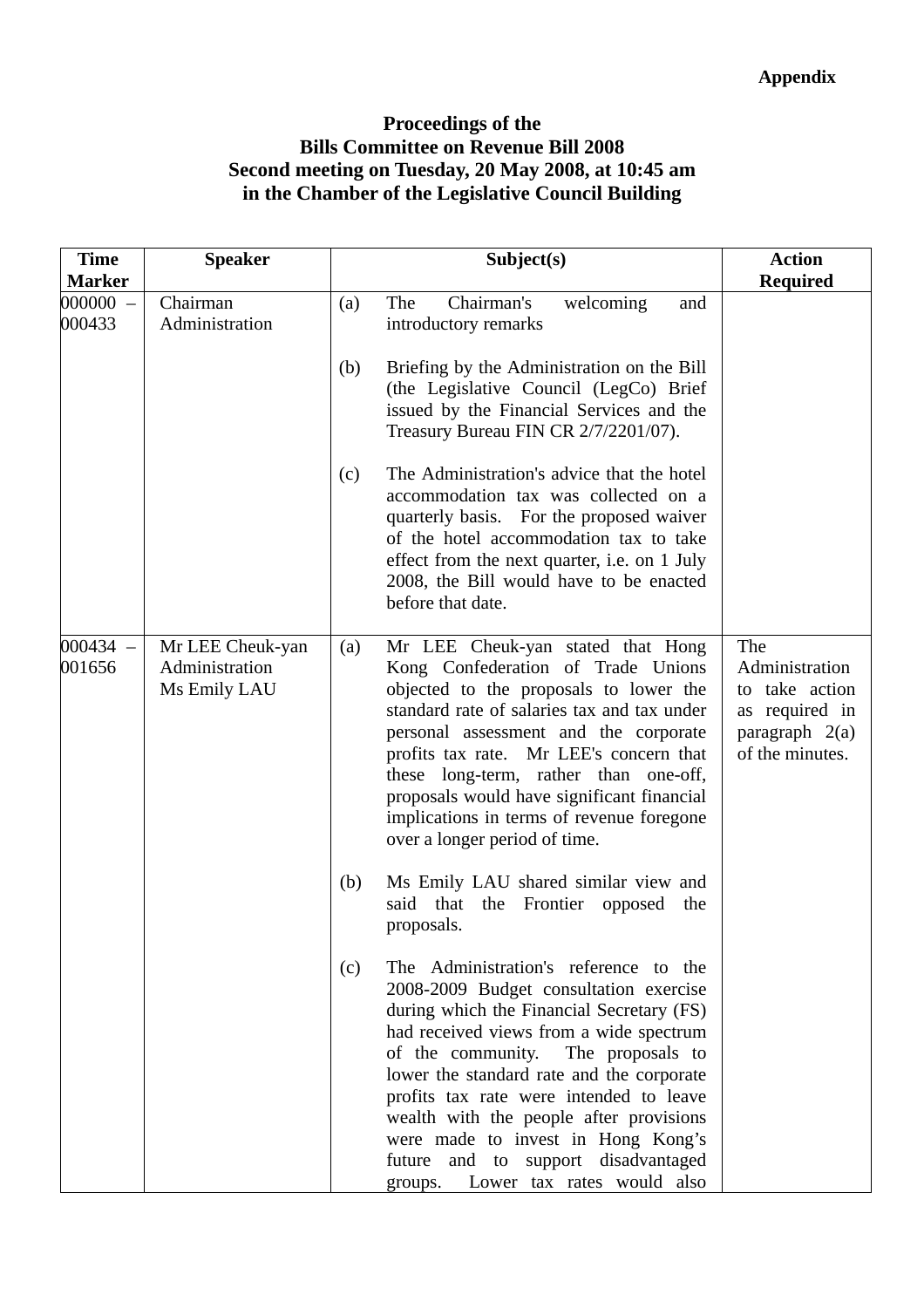|                      |                                            | (d) | enhance the competitiveness of Hong<br>Kong in the face of competition from<br>neighbouring<br>jurisdictions.<br>The<br>prevailing tax rates were subject to<br>examination when FS prepared each year's<br>Budget and might be revised in the light of<br>the latest economic and fiscal conditions.<br>Ms<br>Emily<br>LAU's<br>that<br>concern<br>notwithstanding the strong demand for<br>expenditure on areas such as education, |  |
|----------------------|--------------------------------------------|-----|--------------------------------------------------------------------------------------------------------------------------------------------------------------------------------------------------------------------------------------------------------------------------------------------------------------------------------------------------------------------------------------------------------------------------------------|--|
|                      |                                            |     | health and welfare, the Administration was<br>putting forward tax reduction proposals<br>which would result in substantial revenue<br>losses in the long run. She queried how<br>and to what extent the proposed reduction<br>in corporate profits tax rate could enhance<br>the competitiveness of Hong Kong.<br>She<br>expressed<br>also<br>concern<br>about<br>the<br>transparency of the Budget consultation<br>exercise.        |  |
|                      |                                            | (e) | Administration's<br>The<br>that<br>response<br>proposals on other policy initiatives were<br>set out in the 2008-2009 Budget while the<br>scope of this Bill covered only the revenue<br>proposals.<br>Many<br>organizations/individuals/sectors<br>gave<br>views<br>FS<br>the<br>during<br><b>Budget</b><br>to<br>consultation and there was considerable<br>public support for the proposals to lower<br>the tax rates.            |  |
| $001657 -$<br>002225 | Mr LEE Cheuk-yan<br>Administration         | (a) | Mr LEE Cheuk-yan's view that the waiver<br>of the hotel accommodation tax would<br>unlikely benefit the hotel guests as hotel<br>operators might choose to raise the room<br>tariffs.                                                                                                                                                                                                                                                |  |
|                      |                                            | (b) | Administration's<br>The<br>advice<br>that<br>at<br>present, the 3% hotel accommodation tax<br>was levied on top of the room tariffs as a<br>separate charge in the bill. Its view that<br>room tariffs were subject to market forces<br>and operators would not pocket the benefit<br>of the waiver.                                                                                                                                 |  |
| $002226 -$<br>002737 | Mr Albert HO<br>Chairman<br>Administration | (a) | Mr Albert HO's query on the justification<br>for the proposals to lower the standard rate<br>and the corporate profits tax rate; and his                                                                                                                                                                                                                                                                                             |  |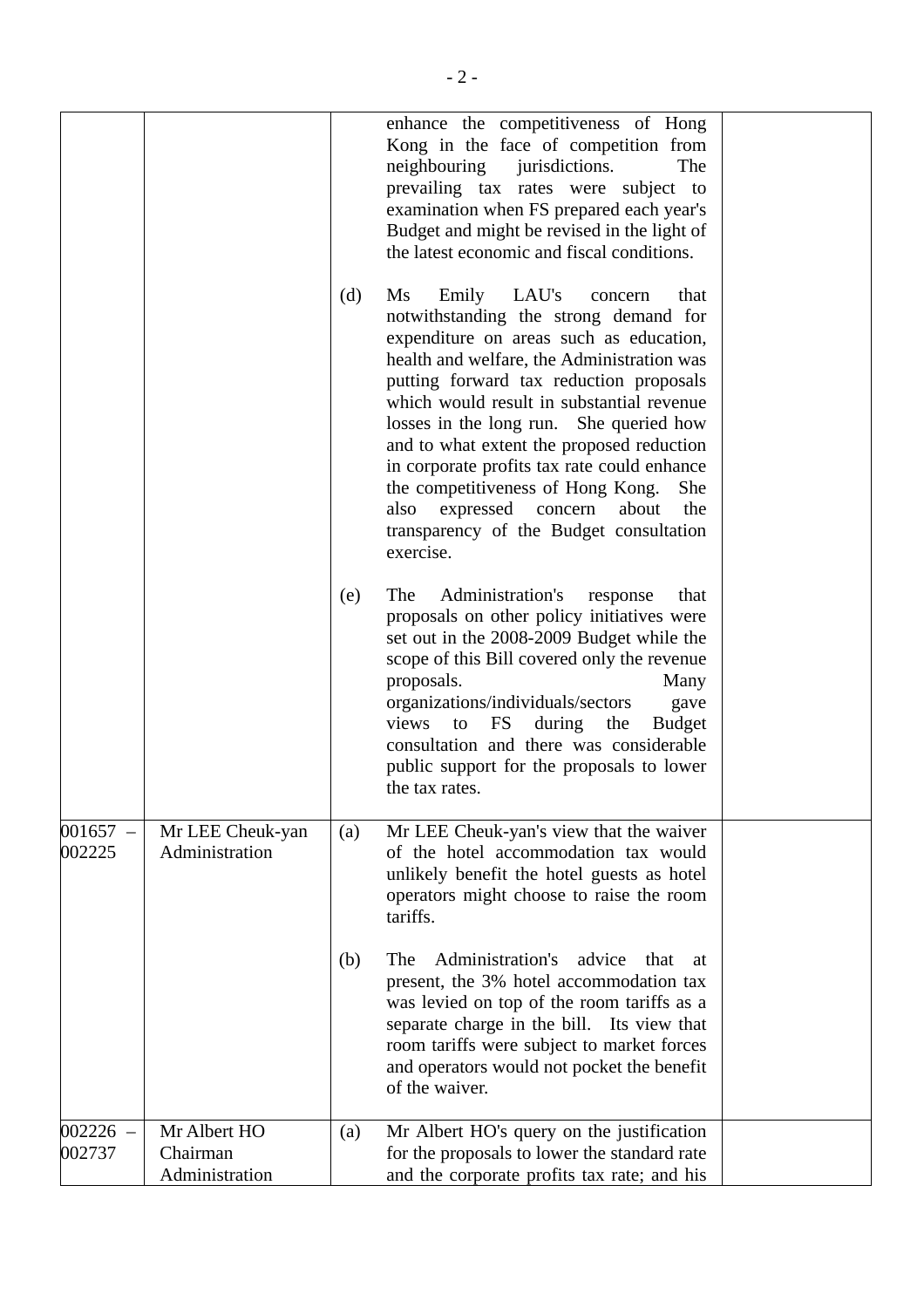|                      |                                   |     | concern about the revenue foregone as a<br>result. His view that the Administration<br>should make reference to the corporate<br>profits<br>in<br>neighbouring<br>tax<br>rates<br>jurisdictions such as Singapore, Taiwan<br>and South Korea and critically examine<br>the need for the proposal to lower the<br>corporate profits tax rate.                                                                                                                                                                                                                                                                                            |                                                                                                  |
|----------------------|-----------------------------------|-----|-----------------------------------------------------------------------------------------------------------------------------------------------------------------------------------------------------------------------------------------------------------------------------------------------------------------------------------------------------------------------------------------------------------------------------------------------------------------------------------------------------------------------------------------------------------------------------------------------------------------------------------------|--------------------------------------------------------------------------------------------------|
|                      |                                   | (b) | The Administration's advice that to attract<br>investment,<br>neighbouring<br>some<br>jurisdictions had substantially reduced<br>their corporate profits tax rates and<br>provided other tax incentives. Following<br>enactment of the Bill, the tax rates and<br>most of the personal allowances for<br>salaries tax and tax under personal<br>would<br>revert<br>to<br>their<br>assessment<br>The Administration<br>2002-2003 levels.<br>had adopted a prudent approach in<br>proposing to lower the corporate profits<br>tax rate by one percentage point, which<br>would result in a rate still higher than the<br>2002-2003 level. | The<br>Administration<br>to take action<br>as required in<br>paragraph $2(c)$<br>of the minutes. |
|                      |                                   | (c) | Responding to Mr Albert HO's concern<br>about the impact of the proposed tax rates<br>reduction on the wealth gap and the Gini<br>Coefficient, the Administration's advice<br>that the proposals to raise the personal<br>allowances and widen the tax bands would<br>benefit lower-income workers more than<br>the high-income groups.<br>While the<br>effect on the Gini Coefficient was hard to<br>quantify, the Administration referred<br>members to the information contained in<br>the "Supplement and Appendices" to the<br>Budget.                                                                                             |                                                                                                  |
| $002738 -$<br>003330 | Mrs Selina CHOW<br>Administration | (a) | Mrs Selina CHOW said that Members of<br>the Liberal Party supported a low and<br>simple taxation system in Hong Kong and<br>tax reduction when revenue far exceeded<br>the level required to meet operating<br>requirements.<br>Her view<br>that<br>tax<br>reduction proposals would not necessarily<br>affect expenditure on other policy areas.<br>Reduction in profits tax rate might in the<br>longer run boost investment in Hong Kong<br>and increase taxable profits. Mrs CHOW                                                                                                                                                   |                                                                                                  |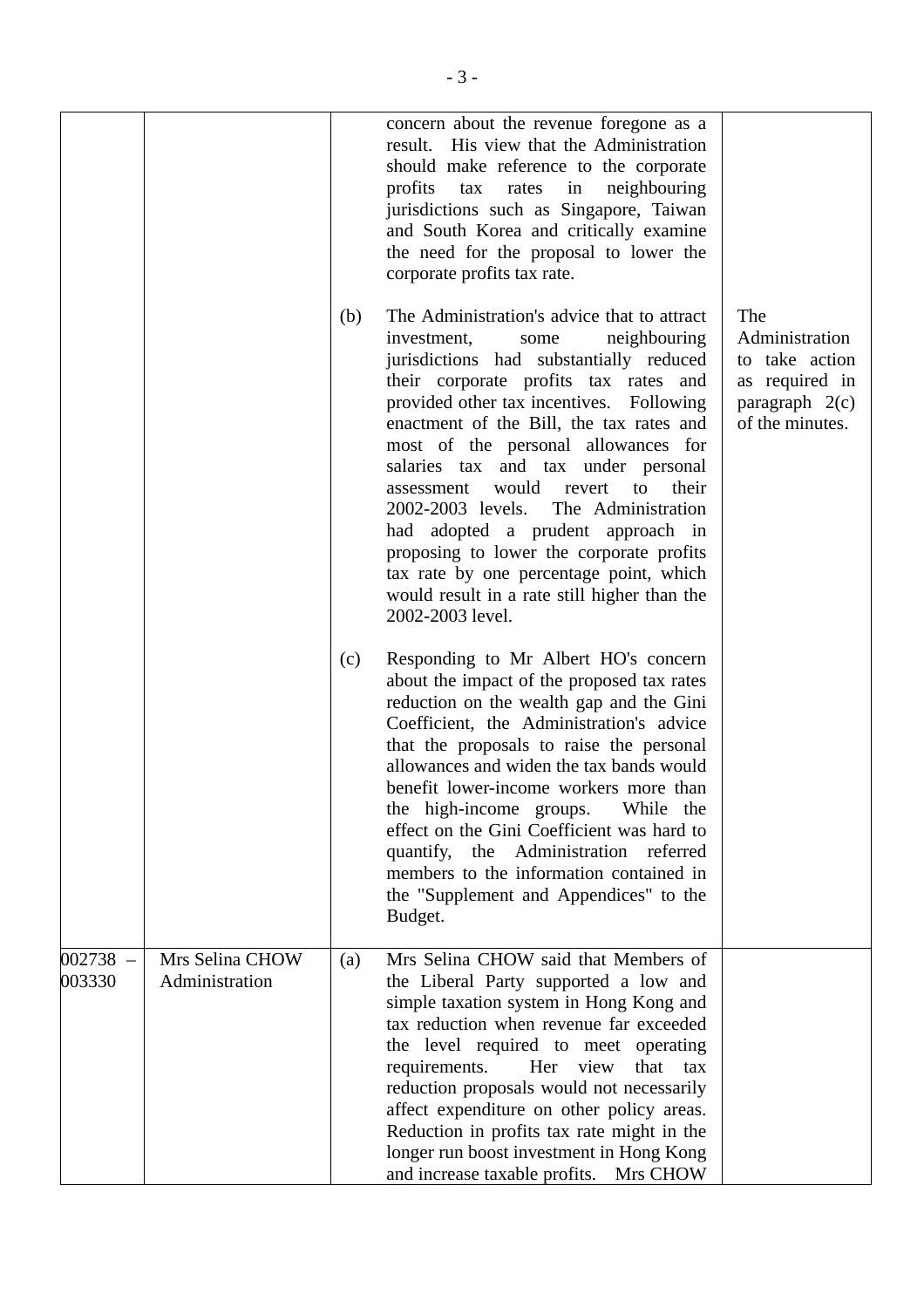|                      |                                                                                        | was concerned about the impact, if any, of<br>the proposal to raise the personal<br>allowances on the further narrowing of the<br>tax base.<br>The Administration's advice that the<br>(b)<br>proposal to raise the personal allowances<br>would result in about 7% of the taxpayers<br>falling outside the tax net in 2008-2009.<br>The impact of the proposal would likely<br>be short-term as the number of taxpayers<br>would increase as a result of wage rise<br>when the economy grew. |                                                                                                  |
|----------------------|----------------------------------------------------------------------------------------|-----------------------------------------------------------------------------------------------------------------------------------------------------------------------------------------------------------------------------------------------------------------------------------------------------------------------------------------------------------------------------------------------------------------------------------------------------------------------------------------------|--------------------------------------------------------------------------------------------------|
| $003331 -$<br>003840 | Ms Emily LAU<br>Administration                                                         | Ms Emily LAU's query about the views<br>expressed in favour of or against the reduction in<br>standard rate of salaries tax and the corporate<br>profits tax rate.<br>Her view that the<br>Administration should compare the corporate<br>profits tax rate in Hong Kong and those in<br>neighbouring jurisdictions, highlighting how and<br>to what extent the proposal to lower the<br>corporate profits tax rate would have the effect<br>of enhancing the competitiveness of Hong Kong.    | The<br>Administration<br>to take action<br>as required in<br>paragraph $2(b)$<br>of the minutes. |
| $003841 -$<br>010534 | Mr CHAN Kam-lam<br>Mr Albert HO<br>Mr Frederick FUNG<br>Administration<br>Ms Emily LAU | Mr CHAN Kam-lam's view that Members<br>(a)<br>of the Democratic Alliance for the<br>Betterment and Progress of Hong Kong<br>supported the tax proposals in the<br>2008-2009 Budget.<br>At times of a<br>substantial surplus, it was reasonable for<br>the Government to return wealth to the<br>people and there should not be any<br>conflict between tax reduction proposals<br>and initiatives to help the needy.                                                                          |                                                                                                  |
|                      |                                                                                        | Concern shared by Mr Frederick FUNG,<br>(b)<br>Mr Albert HO and Ms Emily LAU about<br>the need to lower the corporate profits tax<br>Mr FUNG's view that the corporate<br>rate.<br>profits tax rate in Hong Kong was already<br>low enough to compete with neighbouring<br>jurisdictions. Mr HO's suggestion that<br>Administration<br>should<br>consider<br>the<br>introducing progressive tax rates for<br>corporate profits tax.                                                           |                                                                                                  |
|                      |                                                                                        | According to the Administration, findings<br>(c)<br>a survey on overseas/Mainland<br>of<br>corporations revealed that the low and                                                                                                                                                                                                                                                                                                                                                             | The<br>Administration<br>to take action                                                          |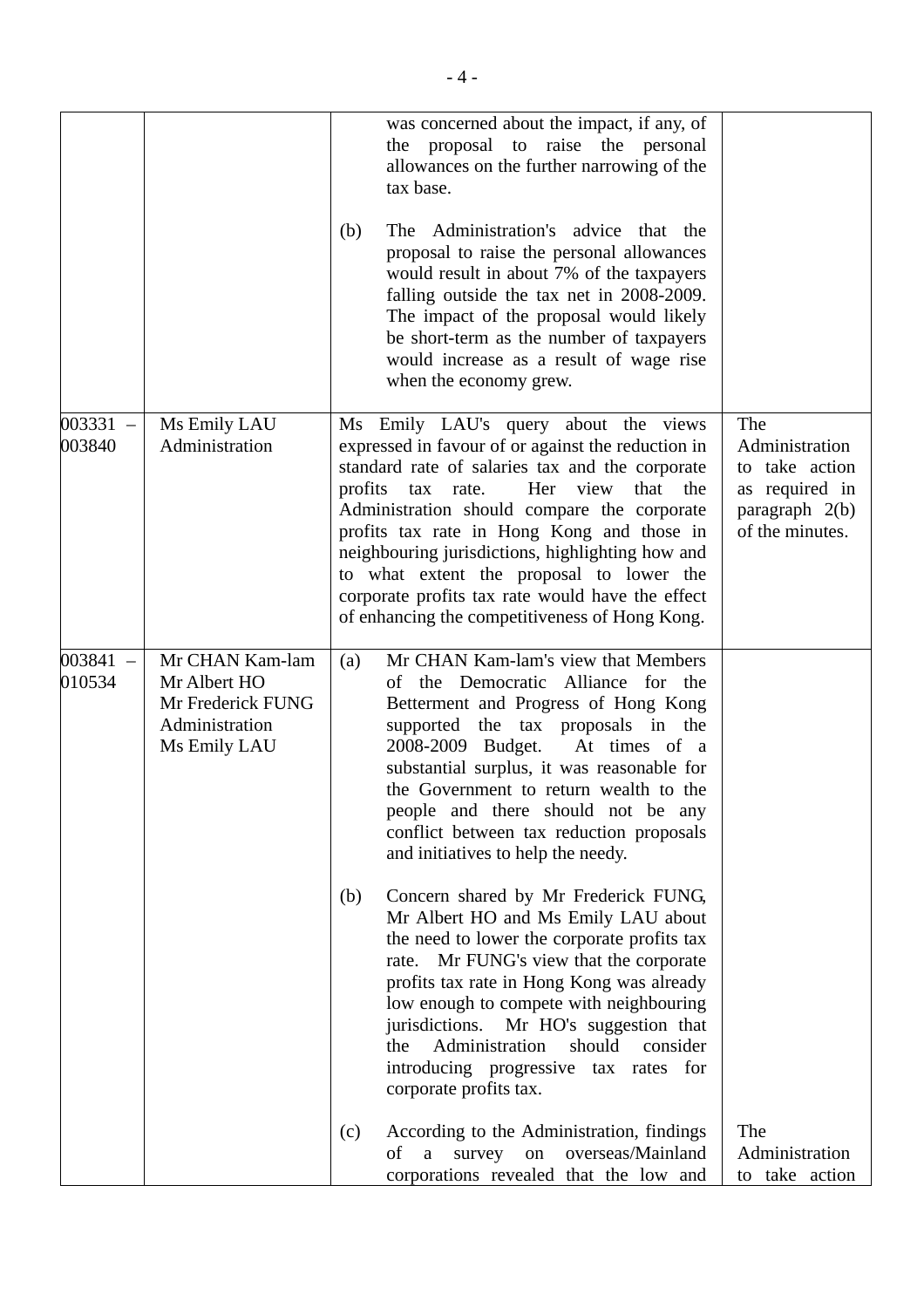|                      |                                                            | (d) | simple taxation system in Hong Kong was<br>one of the key factors for them to set up<br>business in the territory.<br>Mr Albert HO's view that lowering of the<br>standard rate of salaries tax and tax under<br>personal assessment was not in line with<br>the "ability-to-pay" principle and might<br>have an adverse impact on the narrow tax<br>base.                                                                                                                                                                                                                                                                                                                                                                                                                                                                                                                                                                                                                                                                                                                                                                                           | as required in<br>paragraphs 2(e)<br>and 5 of the<br>minutes.                                    |
|----------------------|------------------------------------------------------------|-----|------------------------------------------------------------------------------------------------------------------------------------------------------------------------------------------------------------------------------------------------------------------------------------------------------------------------------------------------------------------------------------------------------------------------------------------------------------------------------------------------------------------------------------------------------------------------------------------------------------------------------------------------------------------------------------------------------------------------------------------------------------------------------------------------------------------------------------------------------------------------------------------------------------------------------------------------------------------------------------------------------------------------------------------------------------------------------------------------------------------------------------------------------|--------------------------------------------------------------------------------------------------|
|                      |                                                            | (e) | The Administration's response that it had<br>proposed both one-off and longer-term<br>revenue measures in the 2008-2009<br>Budget, in order to balance calls for<br>returning wealth to the people and the<br>need to observe prudent management of<br>public finance. In 2007-2008, a single<br>person with an annual income of \$2.75<br>million would be subject to the standard<br>rate of salaries tax or tax under personal<br>Upon lowering of the<br>assessment.<br>standard rate and implementation of other<br>proposals such as widening the tax bands,<br>it was estimated that in 2008-2009, the<br>annual income threshold for standard rate<br>tax payment would be at about \$1.5<br>million. Hence, the number of taxpayers<br>subject to the standard rate would likely<br>increase in 2008-2009. As to Mr HO's<br>enquiry about the work on tackling the<br>problem of the narrow tax base, the<br>Administration's advice that as FS had<br>stated in his Budget Speech,<br>the<br>Administration would continue to study<br>options on broadening the tax base and<br>would<br>consult<br>public<br>when<br>the<br>appropriate. |                                                                                                  |
|                      |                                                            | (f) | Responding to the concern of Mr Albert<br>HO.<br>and<br>Ms<br>Emily LAU,<br>the<br>Administration's<br>advice<br>that<br>unincorporated businesses of small<br>and<br>medium size could benefit from the<br>proposed lowering of the standard rate.                                                                                                                                                                                                                                                                                                                                                                                                                                                                                                                                                                                                                                                                                                                                                                                                                                                                                                  | The<br>Administration<br>to take action<br>as required in<br>paragraph $2(d)$<br>of the minutes. |
| $010535 -$<br>012627 | Mr Albert HO<br>Administration<br>Ms Emily LAU<br>Chairman | (a) | Concern shared by Mr Albert HO and Ms<br>Emily LAU on the following-                                                                                                                                                                                                                                                                                                                                                                                                                                                                                                                                                                                                                                                                                                                                                                                                                                                                                                                                                                                                                                                                                 |                                                                                                  |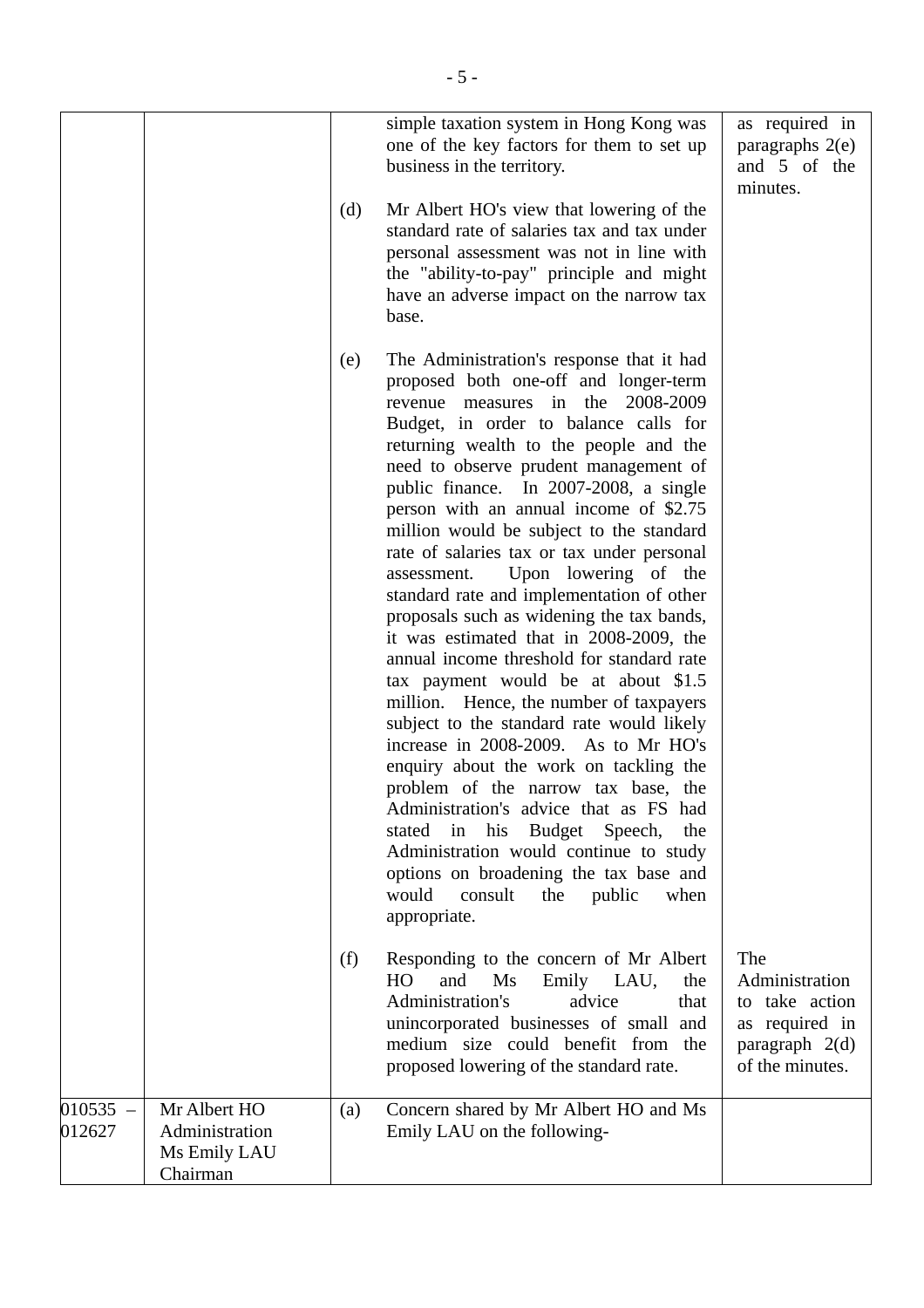| the reasons and effect of raising the<br>(i)                                                                                                                                                                                                                                                                                                                                                                                                                                                                                                                                                                                                                                                                                                     |                                                                                             |
|--------------------------------------------------------------------------------------------------------------------------------------------------------------------------------------------------------------------------------------------------------------------------------------------------------------------------------------------------------------------------------------------------------------------------------------------------------------------------------------------------------------------------------------------------------------------------------------------------------------------------------------------------------------------------------------------------------------------------------------------------|---------------------------------------------------------------------------------------------|
| deduction ceiling for approved<br>charitable donations under profits<br>tax, salaries tax and tax under<br>personal assessment from 25% to<br>35%; and                                                                                                                                                                                                                                                                                                                                                                                                                                                                                                                                                                                           |                                                                                             |
| details and effect of the proposal to<br>(ii)<br>provide<br>concessionary<br>more<br>profits tax deduction for capital<br>expenditure<br><sub>on</sub><br>environment-friendly facilities.                                                                                                                                                                                                                                                                                                                                                                                                                                                                                                                                                       |                                                                                             |
| On item (i) above, the Administration's<br>advice that while only a small number of<br>taxpaying corporations/taxpayers<br>were<br>claiming deduction up to the 25% ceiling,<br>aimed to<br>proposal<br>the<br>encourage<br>charitable<br>donations<br>by<br>corporations/individuals. As to<br>the<br>concern of Mr HO and Ms LAU about the<br>regulatory oversight of<br>charitable<br>organizations, the Administration's advice<br>that the subject was being examined by<br>the Law Reform Commission.<br>The<br>Chairman's advice that, if necessary, the<br>subject should be considered by the<br>relevant Panel(s) in due course.                                                                                                       | The<br>Administration<br>to take action<br>as required in<br>paragraph 3 of<br>the minutes. |
| On item (ii) above, the Administration's<br>explanation that the proposal would<br>increase the percentage of profits tax<br>deduction for capital expenditure<br>on<br>environment-friendly machinery<br>and<br>equipment in the first year of purchase<br>from the existing $60\%$ to $100\%$ .<br>For<br>environment-friendly installations mainly<br>ancillary to buildings, the Administration<br>proposed to shorten the depreciation<br>period from the usual 25 years to five<br>The<br>proposal aimed<br>years.<br>at<br>encouraging<br>corporations<br>to<br>purchase/install<br>environment-friendly<br>facilities<br>by<br>providing<br>more<br>tax<br>concessions to offset the high capital cost<br>for obtaining such facilities. | The<br>Administration<br>to take action<br>as required in<br>paragraph 4 of<br>the minutes. |
|                                                                                                                                                                                                                                                                                                                                                                                                                                                                                                                                                                                                                                                                                                                                                  | (b)<br>(c)                                                                                  |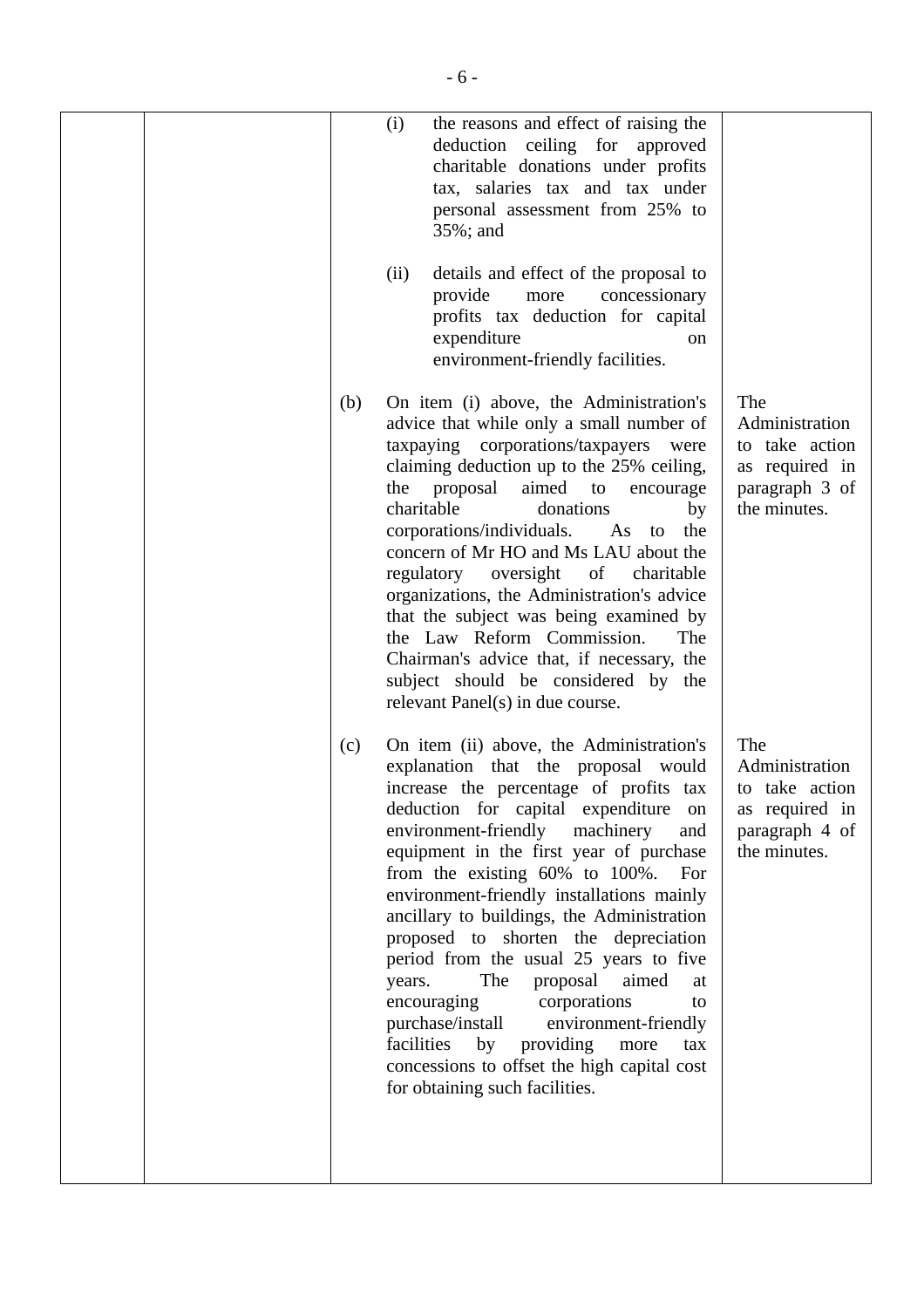| $012628 -$ | Chairman                                         |    | <b>Clause-by-clause examination of the Bill</b>                                                                                                                                                                                                                                                                                                                                                                            |
|------------|--------------------------------------------------|----|----------------------------------------------------------------------------------------------------------------------------------------------------------------------------------------------------------------------------------------------------------------------------------------------------------------------------------------------------------------------------------------------------------------------------|
| 012822     | Administration<br>Department<br>Justice          | of | Long title                                                                                                                                                                                                                                                                                                                                                                                                                 |
|            |                                                  |    | <b>Part 1 – Preliminary</b>                                                                                                                                                                                                                                                                                                                                                                                                |
|            |                                                  |    | Clause $1 -$ Short title                                                                                                                                                                                                                                                                                                                                                                                                   |
|            |                                                  |    | $Clause 2 - Comment$                                                                                                                                                                                                                                                                                                                                                                                                       |
|            |                                                  |    | Part 2 - Amendments to Inland Revenue<br><b>Ordinance</b>                                                                                                                                                                                                                                                                                                                                                                  |
|            |                                                  |    | Clause $3 -$ Approved charitable donations                                                                                                                                                                                                                                                                                                                                                                                 |
|            |                                                  |    | Responding to Mr Albert HO's enquiry, the<br>Department of Justice's advice that paragraph (d)<br>added to section $16D(2)$ was a new provision<br>proposed under the Bill for implementing the<br>Budget proposal to increase the deduction<br>ceiling for approved charitable donations to<br>35%.                                                                                                                       |
| $012823 -$ | Administration                                   |    | Clause 4 – Sections added                                                                                                                                                                                                                                                                                                                                                                                                  |
| 015427     | Ms Emily LAU<br>ALA3<br>Chairman<br>Mr Albert HO |    | 16H. Definitions<br>and<br>general provisions<br>applicable to this section and sections 16I, 16J<br>and 16K                                                                                                                                                                                                                                                                                                               |
|            |                                                  |    | Members noted that the Administration<br>(a)<br>was examining the drafting aspect of<br>section 2 of Part 2 of the proposed<br>Schedule 17 in response to ALA3's<br>comment.                                                                                                                                                                                                                                               |
|            |                                                  |    | Responding to Ms Emily LAU's enquiry,<br>(b)<br>the Administration's advice that the<br>definition of "relevant proceeds of sale" in<br>the proposed section 16H would make it<br>clear that if a corporation sold the<br>environmental protection facility, it could<br>only claim<br>deduction of<br>capital<br>expenditure for the sold facility in tax<br>assessment after deducting the relevant<br>proceeds of sale. |
|            |                                                  |    | On the proposed section $16H(3)$ , Ms<br>(c)<br>Emily LAU's<br>the<br>concern<br>about<br>consultation and legislative procedures<br>involved for the Secretary for Financial                                                                                                                                                                                                                                              |